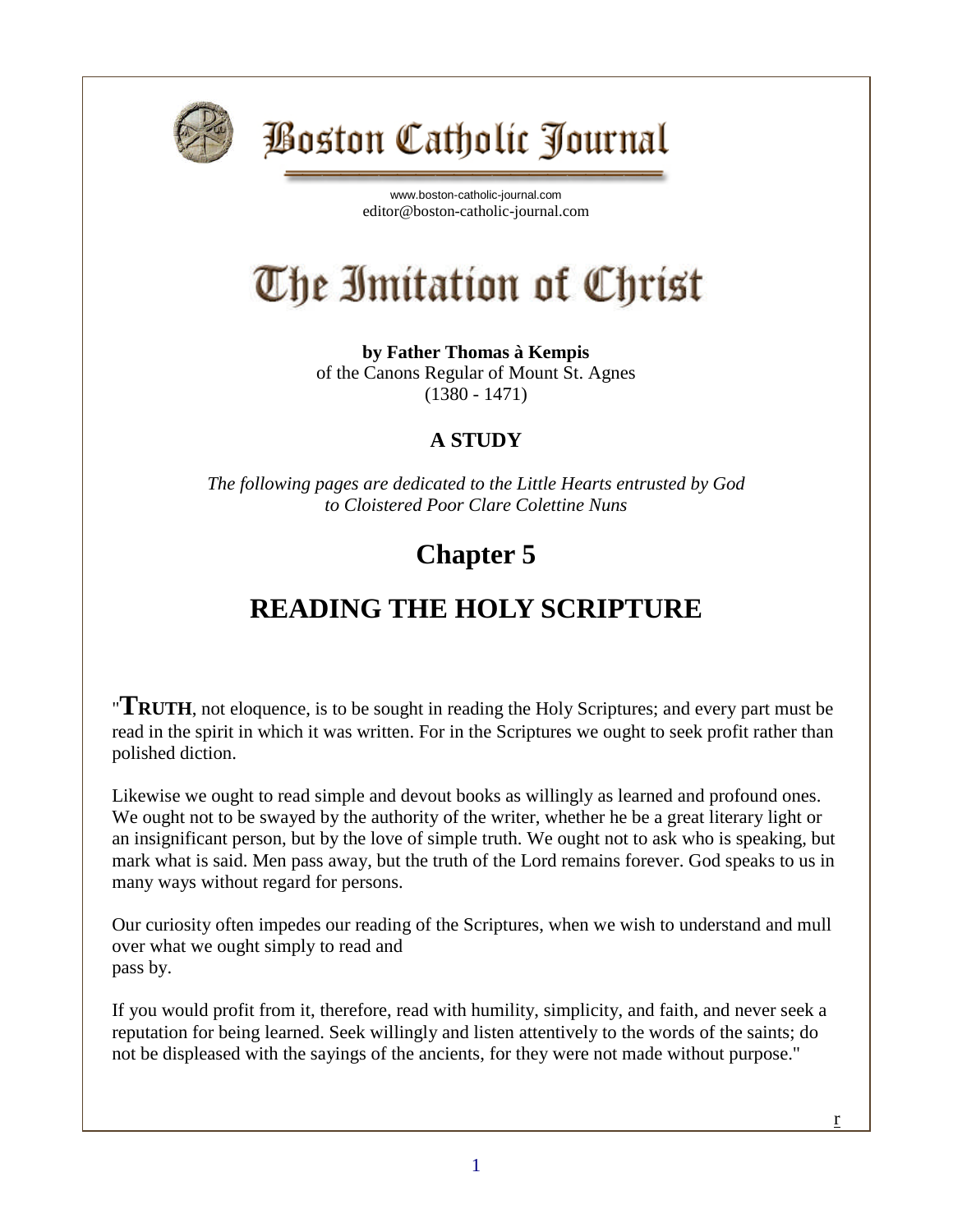#### *Sister's Commentary***:**

**I**t is undoubtedly true that translations of the Bible vary, and that not all equally attract us. Each translation, however, has something to offer to someone. What one translation offers poetically, another may offer in the way of clarity. Words written in one edition we may fail to grasp, where in another it may be far clearer to us. Perhaps in light of this multiplicity of translations, or even the footnotes accompanying the same translation, we can easily find ourselves distracted from the very text to which we apply ourselves. There is great danger when we are pulled aside from an otherwise clear message by allowing ourselves to be distracted by non-essentials and falling into unprofitable disagreements and arguments about words particular to one translation that are not of themselves important, except inasmuch as we use them as the opportunity to display our "learnedness". Thomas is very clear that what we should seek in our reading is spiritual profit, not the vain veneer of literary erudition.

We can miss the message, miss the touch of the Holy Ghost, entirely by becoming involved in vain and petty quarrels over words, as though by substituting a single brick we can change the entire edifice. What matters is what God is saying to us --- and our response to it!

The Imitation also invites us to appreciate, to explore, and to acquire some familiarity with the great writings of the Church Fathers, her Saints, and her spiritual writers in our seeking the "Pearl of Great Price", the truth of Jesus Christ within them.

Thomas also warns us against the crippling mentality of being quick to follow certain literary writers who have become contemporary names and celebrities. This is vanity, in both senses of the word. Such people often endeavor to obtain and read their material, not so much for its content or inherent value (if indeed it has more than passing value), but because in doing so they endeavor to impress others with their having read "so and so" who is popular for the moment, often despite the insipid or trite nature of his work that lends itself to the imagination of many and the edification of none.

We must have the humility to recognize our literary limitations  $---$  and we all have them  $---$  and to exercise both discretion and self-discipline in our spiritual reading. We cannot, and in very deed should not, attempt to read everything indiscriminately advertised and promoted. Authors and publishing houses are very adept at piquing our curiosity --- always for a profit … their profit --- and at the expense of a promiscuous reader who cares little for sorting fact from fiction, and as a result falls into the most absurd beliefs. New Age literature is only one such venue, and it panders to whatever we wish it to be, regardless of the truth and most often at the cost of it. To read much is not to learn much.

Studying the Bible from an historical point of view can be very interesting and it can enhance our understanding and acquaintance with the culture and background of the time, but arguing about how many bricks of what size and composition were laid at the building of the temple, or why the River Jordan was three feet deep in one place and six in another, is quite beside the point. Indeed, numbingly so.